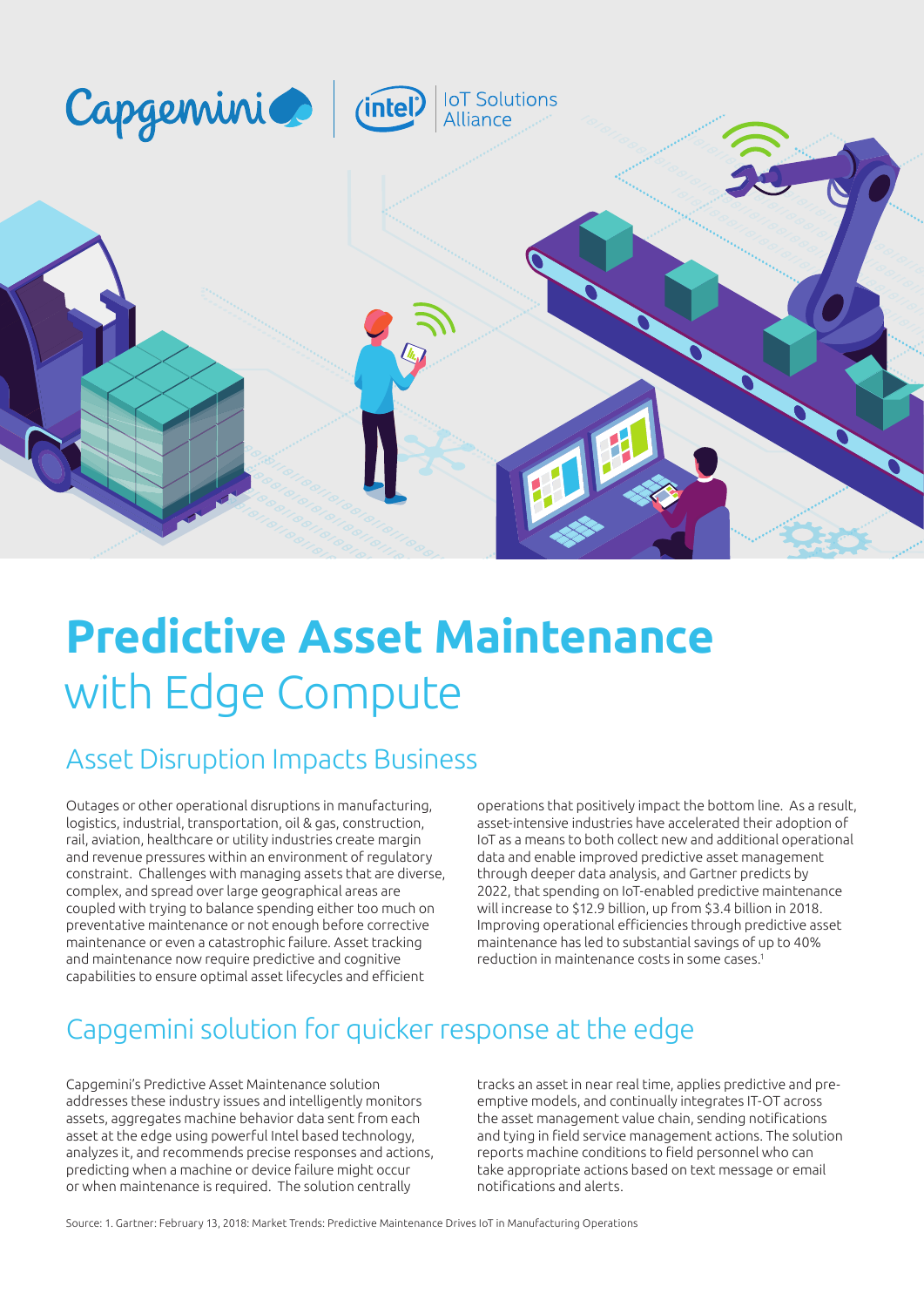#### **Figure 1:** Predictive Maintenance Solution



**Connectivity** - Connects assets/machine PLC to monitor performance in near real time.

**Monitoring and alerts** – The "Data flow" module machine monitor activates alerts when thresholds are exceeded or during non-compliant operation to trigger first level predictive maintenance

**Smart, predictive and cognitive supervision** -

The "Data platform" module calculation engine and dedicated database provide advanced monitoring functionalities using advanced methods such as drift anticipation and machine learning based on statistical exploitation of CMMS operation and maintenance reports

**Visualization** – Offers customizable and personalized dashboard modules for desktops, tablets or smartphones

# Predictive Asset Maintenance Analyzes More Data More Extensively to Provide More Insights and Targeted Actions

### **How does the solution work?**

- For each machine, sensors connect to a single Intel based gateway using USB or 100MbE, which is connected directly to the cloud
- Running on the edge device, software recovers data at regular intervals from each machine's Programmable Logic Controller [PLC] or internal computer
- Analytics are performed locally at the edge to limit the data bandwidth burden passed to the cloud, and local storage is used for backup in case of a network shutdown
- The XIoT platform streams data securely in real time between the plant and cloud
- The solution continuously monitors machine data / exceeded thresholds, and uses predictive/cognitive algorithms to create smart monitoring alerts via texts or emails to management and field personnel
- The solution uses Intel hardware to provide compute intelligence and hardware-level security at the edge.
- A dashboard allows users to query, visualize, and understand metrics no matter where they are stored

Special features include a time series data lake which records massive amounts of sensor data and tracks real time trending data. The solution's computation engine performs computations on highly sampled raw data by taking sensor data from each asset and predicting breakdowns. The engine algorithms track trends, measure health and visualize the real time results on the dashboard. Field service automation is added based on specific alerts sent via email or text message. Additional cognitive capability can be added to pinpoint which part of which machine is destined to fail and in what time period. This cognitive capability requires massive amounts of historical data from multiple machines and locations in the ecosystem.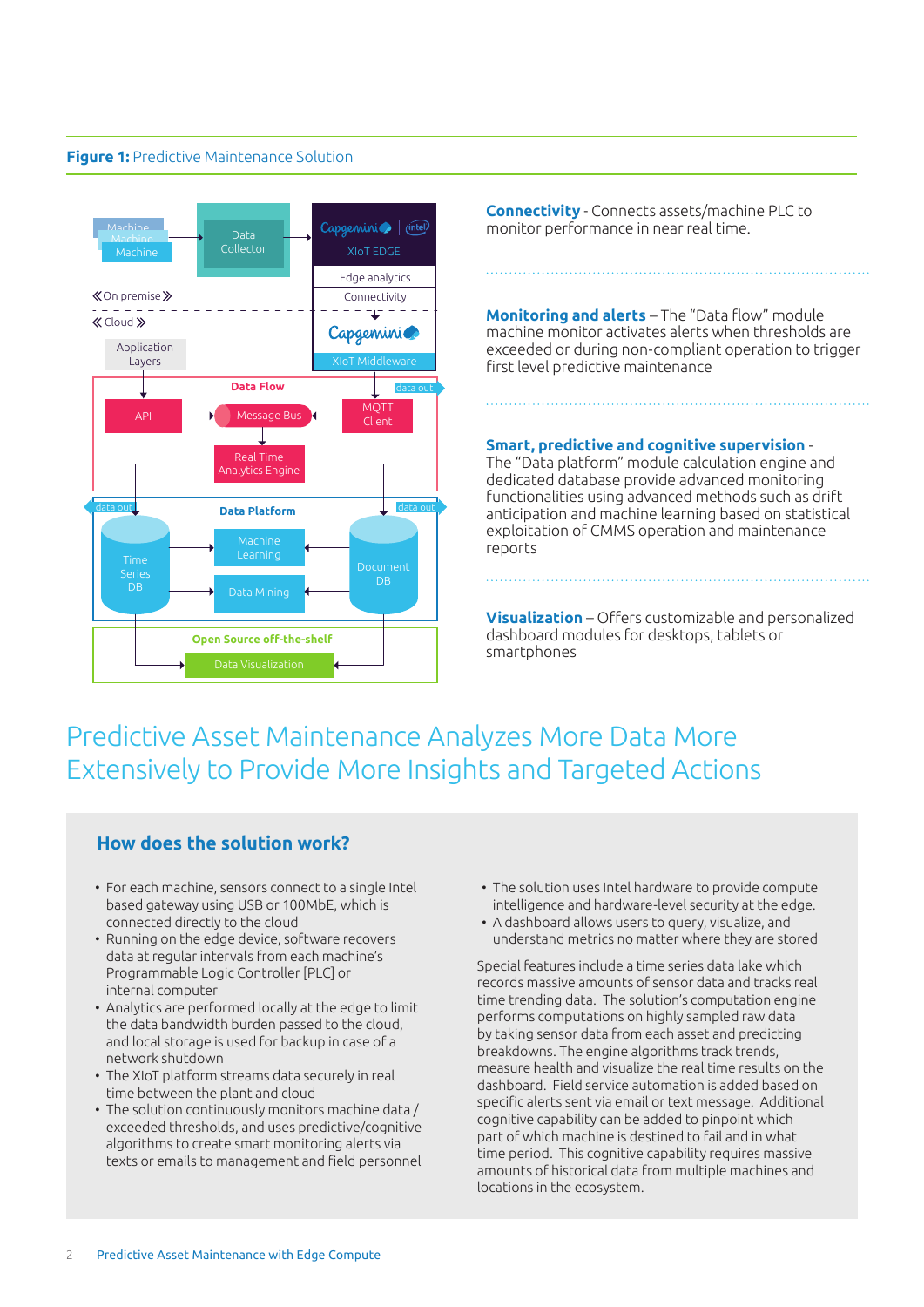#### **Predictive Asset Maintenance Solution Benefits**

- 1. Reduces unscheduled production stops (breakdowns) - The system detects machine behavior deviation trends and optimizes production and asset maintenance costs
- 2. Minimizes financial and safety risks by avoiding equipment failure, anticipates breakdowns and determines their root causes, and provides enhanced asset performance
- 3. Interacts with maintenance operators and field service personnel in near real time
- 4. The XIoT open platform connects any device, is highly scalable, enables rapid device deployment, supports organic or any partner edge and cloud analytics, delivers advanced security at scale, is deployed As-A-Service model, and supports any type of IoT application in any vertical sector
- 5. Decreases time for intervention and diagnosis - The solution detects drifts, thresholds and noncompliant behaviors to enable quick intervention at the right place
- 6. Characterizes maintenance effi ciency, and improves processes and methods by predicting intervention duration and needed spare parts
- 7. Ensures proper machine operation inside range of optimal efficiency and fatigue - Ensures machine settings are compliant and manages operator adjustments
- 8. Uses machine event history and data recording to capitalize knowledge and experimental scenarios as a valuable and historical data source
- 9. Asset lifecycle Uses factual indicators and deep and precise asset knowledge to improve decisionmaking about useful life and retirement

# Customer Success

A major European aircraft and airline supplier experienced an extended machine outage due to machine spindle issues, whereby replacing the spindle did not fix the issue. After two months of trial and error, the company determined the issue was due to an electrical problem. They wanted to fix future incidents like this, and improve operations, performance and availability for their programmable milling machines. The manufacturer requirements included:

- Connecting machines to make data available for Industry 4.0, and validate connectivity for different machine types
- Improving machine repair/maintenance operations (primarily spindle).
- Evolving its operations from full preventive maintenance to condition based maintenance

Capgemini worked with the company to provide an end to end predictive maintenance solution and to confirm Proof of Value. The solution connected several kinds of machines and scaled to add new machines, and delivered customized analytics to reduce maintenance costs and improve worker productivity with condition based maintenance, predictive maintenance, monitoring and dashboarding

Providing near real-time interaction between the application,  $m$ anagement and field service end users, the solution detects deviation from steady state operations, determines operational abnormalities and sends alerts to notify end users about machine troubles and estimated time of failures, dispatching automated work orders to field personnel.

Fine-tuning settings to prevent false alerts through built-in machine learning continuously evolves the solution to improve performance and asset life.

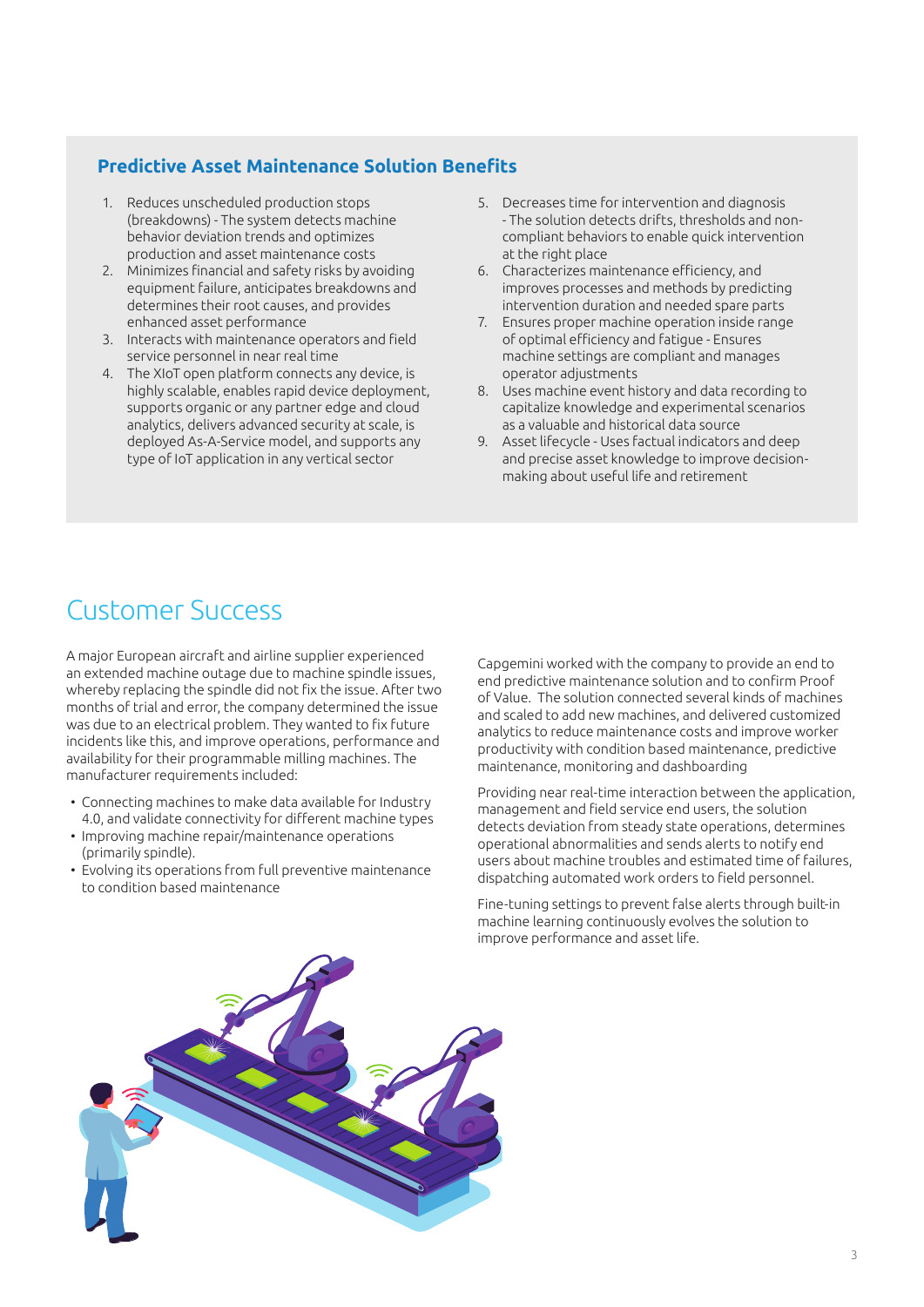# Predictive Asset Maintenance Delivers Results

Capgemini's Predictive Asset Maintenance solution improves production capabilities and extends service life. The solution will help solve future machine issues quickly because each machine is continually monitored. Solution connectivity

will also allow deployment of new services by leveraging automatic, ubiquitous and comprehensive reporting, recording and maintaining accurate historical data for machine learning, and process improvement.

=1,0101042<br>=1,0101042 11<br>=2,0101042 0<br>=1,0101042 0





**Figure 3:** Machine Behavior – *A Summary Dashboard displays real time contextual data such as ambient conditions, product consumption rates, spindle location and other performance measurements*

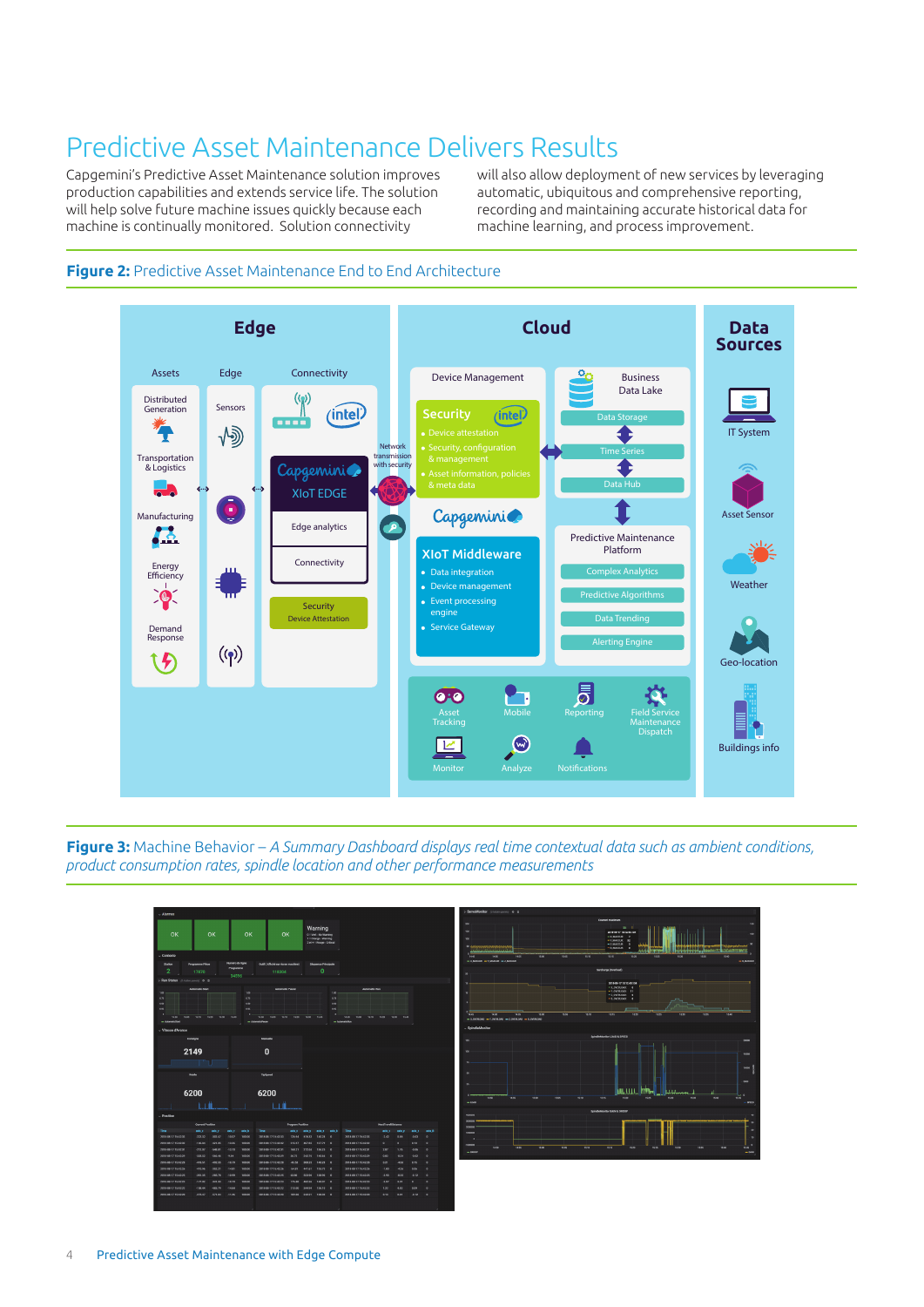**Figure 4:** Identifies issues and provides additional focus - *Sensors and gateway monitor real time vibration inside the compliant range, notifying managers of deviation/out of range conditions beyond normal operations*



**The solution uses Intel server processors and gateways/NUC hardware to provide compute intelligence and hardware-level security at the edge.**

# Capgemini's Best in Class XIoT Platform

Capgemini's Predictive Asset Maintenance solution runs on a world class security accredited XIoT platform that leverages Intel® architecture and Intel® IoT Gateways that live at the edge of the end-customer network. The IoT gateways connect sensors embedded in tracked assets to the public cloud, which hosts the Capgemini XIoT platform and the asset monitoring and predictive maintenance applications.

#### **Best-in-Class Data Security:**

The XIoT is the only if not one of the first security accredited IoT platforms that provide end-to-end data security from edge devices to the cloud. Security is managed at each level in the architecture. XIoT is one of the first comprehensive security certified IoT solutions (Edge to cloud) available in the market that's flexible to specific needs across IoT enabled industries

### **Scalability, Agility, and Innovation:**

The XIoT platform architecture is based on standardized and open IoT reference architectures. It is capable of connecting millions of assets across the globe. With a defined, repeatable foundation for device connectivity, edge-to-cloud data delivery, and reduced complexity, customers can scale and grow the solution for business agility and continue to innovate on a future-proof platform.

### **Flexibility and Accelerated Time-to-Value:**

The XIoT platform can host analytics from any source and provides purpose-built accelerators that overcome the barriers of cost and complexity to increase the time-tovalue. The XIoT platform offers flexibility to integrate third party components and choose from a myriad of major cloud service providers. The platform is modular to easily integrate separate components such as analytics or big data providers. XIoT can be deployed on a private, hybrid or public cloud.

### **Integrated Pricing Model:**

 The XIoT platform bundles hardware, internet-based applications, and systems integration services and sells the entire solution as a single package. Clients don't have to pay an up-front free to access the platform.

### **Value-added Digital Services:**

Predictive Asset Maintenance and Intelligent Asset Monitoring solutions, both end-to-end offerings, feature more than just the XIoT platform advantages. These solutions also offer cloud-connected digital services that help fully integrate the system across your business processes and maintenance organization.

### **End-to-end IoT services:**

With our end-to-end IoT services, we guide you through every step of your journey to digital transformation excellence in asset optimization. Our repertoire of services includes IoT strategy, innovation portfolio management, solution design and delivery, rapid concept and design prototyping, and global deployment. With Capgemini and Intel, you can be confident in choosing solutions that are efficient, securityaccredited, and focused on driving business outcomes that keep you ahead of your competition.